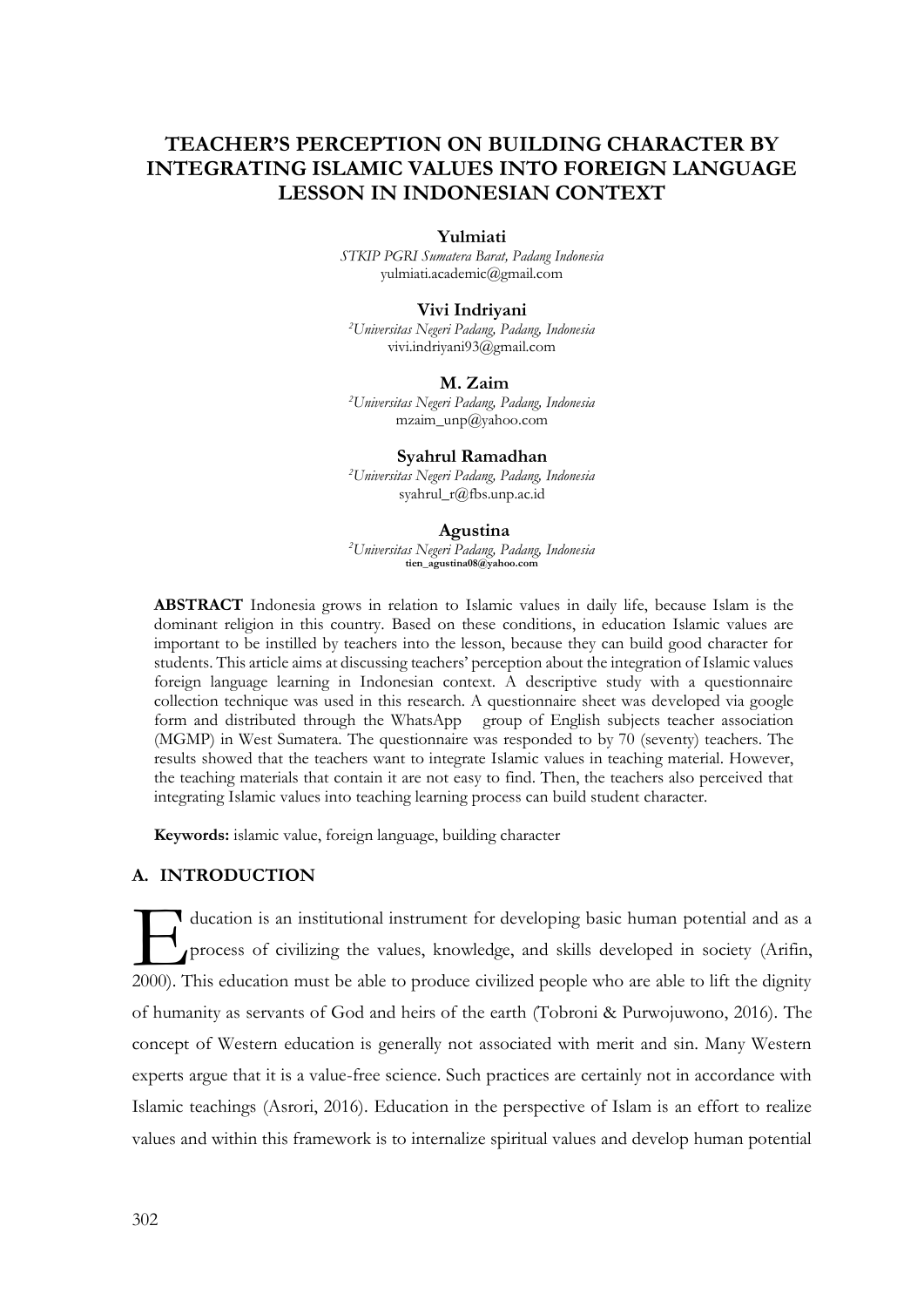### **Volume 7, Number 02, December 2021**

so that they can be implemented creatively, dynamically, and flexibly in attitudes and behavior (Tobroni & Purwojuwono, 2016).

Education is carried out based on Islamic values, where the source of values, the basis for all activities, is the Qur'an, Hadith and Ijtima 'of the scholars (Nuriman & Fauzan, 2017). In essence, Islamic values are a collection of principles of life, teachings on how to live life, and these principles are interrelated to form a unified whole that cannot be separated (Rahmat, 2004). Educating with Islamic values is one of the methods of teaching obedience to recognize recognize the value of truth, good deeds, goodness and planting habits of acting consistently in accordance with the values learned (Mulyana, 2004). This value provides a mutual arrangement between various aspects of human life, such as social, political, economic, and cultural life (Rahmat, 2004).

Value can be understood as the essence inherent in something very meaningful to human life (Anwar, 2015). Values are a set of habits, behavioral criteria, and desired principles that represent the culture of a group of people or individuals and are constructive that originate from social interaction (Al-Mosa, 2015). Values act as standards for whatever humans expect and want, whether they can be heard, seen, or felt by our senses that show direction and determine how choices are made and actions taken (Al-Mosa, 2015; Elhoshi, Embong, Bioumy, Abdullah, & Naw, 2017; Marini, Safitri, & Muda, 2018). Values are the basis for realizing religion. Without solid values, religion will not be formed (Marini et al., 2018). Values in Islam seek to prepare individuals for strong buildings, which strive to achieve Say Allah; Praise God, these are different depictions of good citizens in other contemporary systems (Karpat, 2001).

The process of internalizing Islamic values in learning can be realized in real life, both at school and in students' lives (Anwar, 2015). Embed Islamic values in learning relevant to real life students, thus facilitating them learning (Hoel, 2016). Some institutions have implemented curriculum by integrating Islamic values in the learning process. It aims to produce students who are intelligent, skilled, and virtuous (Anwar, 2015). Directly or indirectly, the integration of Islamic values makes the learning process more valuable and meaningful (Baba, Salleh, Zayed, & Harris, 2015). Islamic values presented to students in the learning process are not limited to the level of student ability but can be presented to all students without distinction (Al-lawati & Hunsaker, 2007).

Some countries which are predominantly Islamic have implemented to integrate Islamic values in education. Islam is the official religion of Jordan and Saudi Arabia; the philosophical foundation for building curriculum in both countries must be built on Islamic principles. As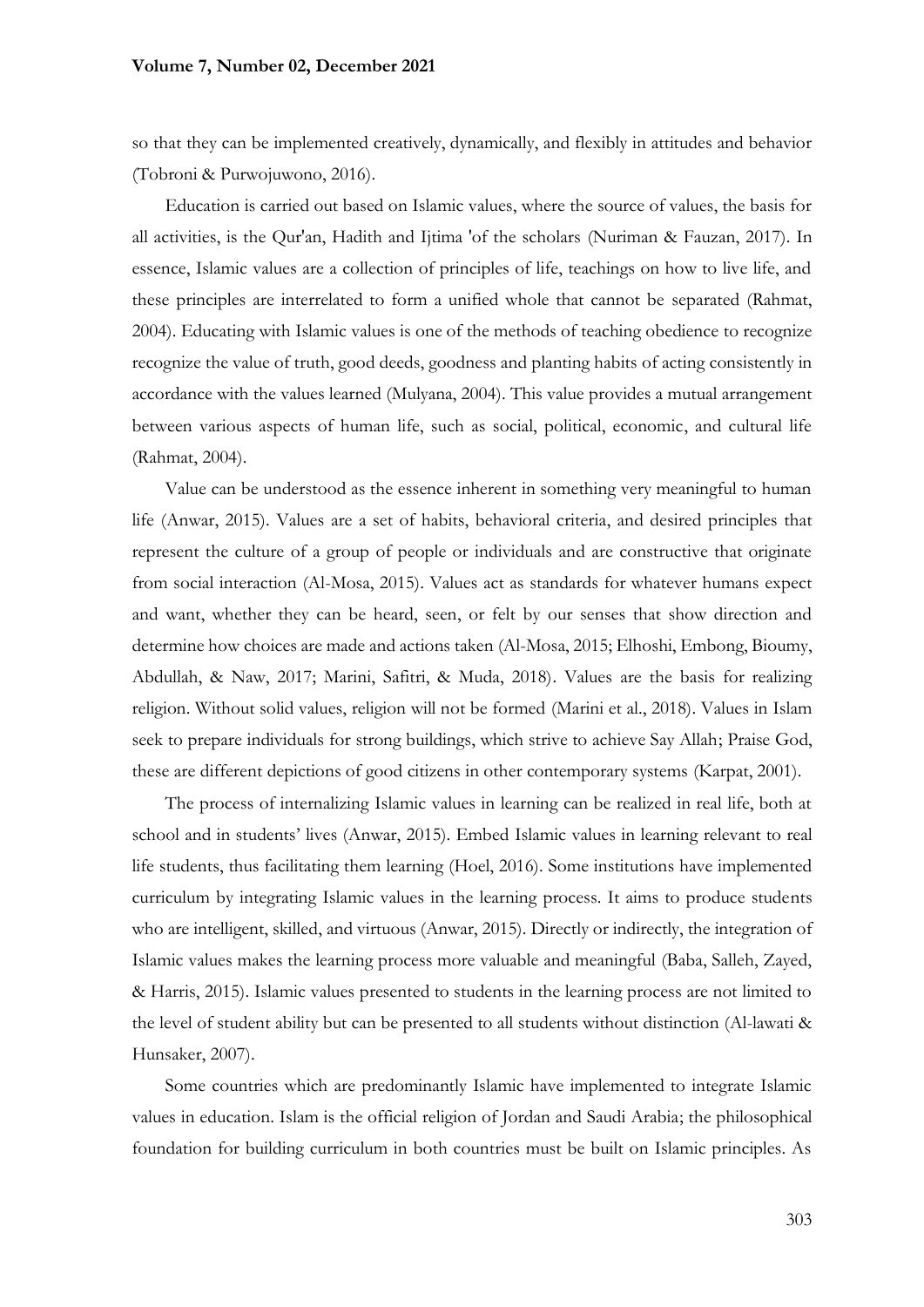such, knowledge must be characterized and limited by Islamic thought (Aldossari, Khaldi, & Altarawneh, 2016). In Canada, Islamic education programs are not integrated with a broader academic curriculum; instead, it remains separate, focusing on several religious issues related to Islamic beliefs and practical aspects, such as those related to Islamic behavior (Iqra & Bagley, 2015). There is no direct learning or program called value education in the Turkish education system. However, these values are being tried to give students through acquisitions included in different learning (Izgar, 2019). This educational program aims to give students the correct knowledge of religion and morality and improve their basic skills while contributing to the general objectives of national education (service and civic education) (Genç, 2018).

#### **B. REVIEW OF LITERATURE**

Integrating Islamic values into subjects is the answer to the problem of social education in Islam (Cahyo, Muslim, Rahman, & Pratolo, 2019). These values must be transferred through education in all schools learning activities (Suyatno, Jumintono, Pambudi, Mardati, & Wantini, 2019). The process of integrating Islamic values can be carried out by integrating the concepts of religious education into learning in the field of general science studies simultaneously and integrally (Anwar, 2015). One of the subjects that can be integrated with Islamic values is the learning of foreign languages, such as English (Madkur & Muharom, 2018); Farah, 2020). As long as language material is successfully taught, placing religious values in teaching is not a problem (Foye, 2014). If the culture in the community where students live and local wisdom (religious values) are integrated into foreign language learning, then learning will be more meaningful. (Annisa & Hadijah, 2017). When teaching foreign languages is instilled with religious values, the pedagogical goal of teaching foreign languages will continue to be achieved (Madkur & Muharom, 2018).

In general, in Muslim countries, a fundamental problem in religious education is that the only priority is to memorize knowledge (Genç, 2018). In addition, other problems are the limited amount of resources that are integrated with Islamic reading material. The quality of the reading material is standardized but is often not suitable for enhancing Islamic discourse and values (Cahyo et al., 2019). Teachers in schools do not have sufficient skills to integrate values in classroom learning (Hadi, 2015). In addition, other problems in integrating Islamic values in learning are irrelevant curriculum and value education which tends to focus on value arguments rather than strategies for growing values in students (Suyatno et al., 2019).

Teachers who do not have adequate Islamic knowledge will not integrate learning with Islamic values (Hashim & Abdallah, 2013). The integration of Islam in all subjects, including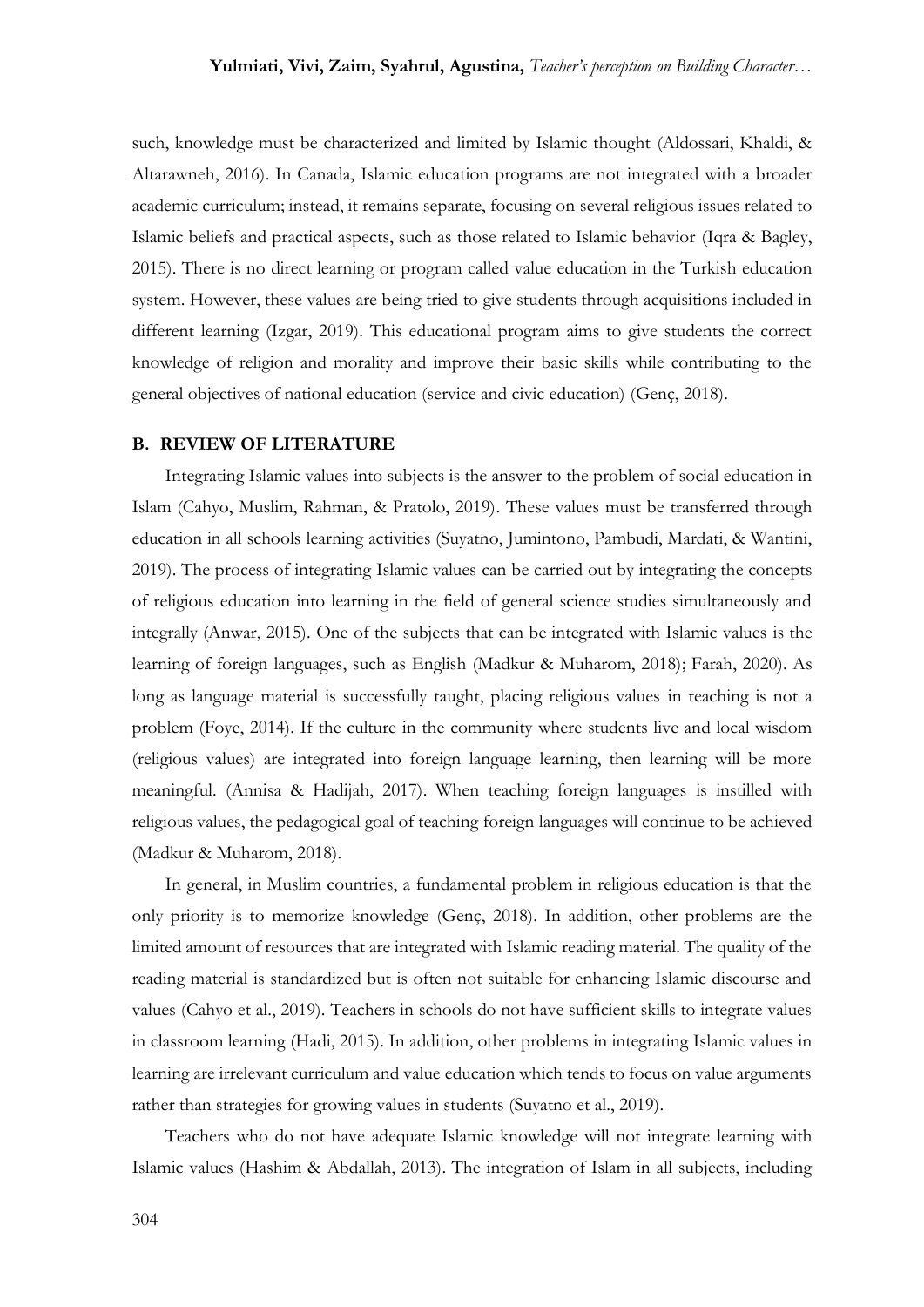foreign languages, is important because Muslim teachers also have a role in maintaining religious values through their class activities (Madkur & Muharom, 2018). Therefore, a teacher must do three phases of learning well, such as designing lesson plans, conducting the learning process, and evaluating the learning process. A teacher is also expected to integrate character education into the three phases of the learning process (Mustika, 2018). For example, in opening a lesson, the teacher can increase student motivation by giving examples in real life situations and giving input to students' social and culture. The teacher can use listening texts and read texts from the target language, but the texts used to teach productive skills such as writing and speaking can be integrated with Islamic values from the background of students (Annisa & Hadijah, 2017).

The process of internalizing Islamic values in students is expected that character retention will be embedded in students (Purwati, Zubaidah, Corebima, & Mahanal, 2018). This shows that the teaching of religion, especially Islam, is inseparable from character education. Moral and spiritual values in religion are the foundation of the concept and implementation of character education (Sukardi, 2016). The implementation of character education in religious values occurs through attitudes and behaviors regarding the tendency to obey one's religious teachings, be tolerant of others, and live in harmony with other religions (Fahmy, Bachtiar, Rahim, & Malik, 2015). In Islam, character education is not a new issue. In Islamic education discourse, the character of education has its own term, moral education (Aeni, 2014). The noble character is interpreted the same as the morality of al-karimah in Islamic terminology. Obedience to religious teachings is the main foundation for the realization of building a noble character that covers all aspects of life (Tobroni & Purwojuwono, 2016).

Failed character development in education in Muslim countries has emerged due to a lack of optimal focus (Sokip, Akhyak, Soim, Tanzeh, & Kojin, 2019). The claim is based on a growing social phenomenon, namely the increase in juvenile delinquency in the community (Hidayati, Zaim, Rukun, & Darmansyah, 2014). There are strong indications about the loss of noble values inherent in our country, such as honesty, politeness, and togetherness, enough to make our common concerns (Kamaruddin, 2012). The government through related institutions indeed, makes this problem a priority because character is one of the important pillars in the life of the nation (Hidayati et al., 2014). Based on this explanation, this article is aim at discussing about teachers' perception about the integration of Islamic values foreign language learning in Indonesian context.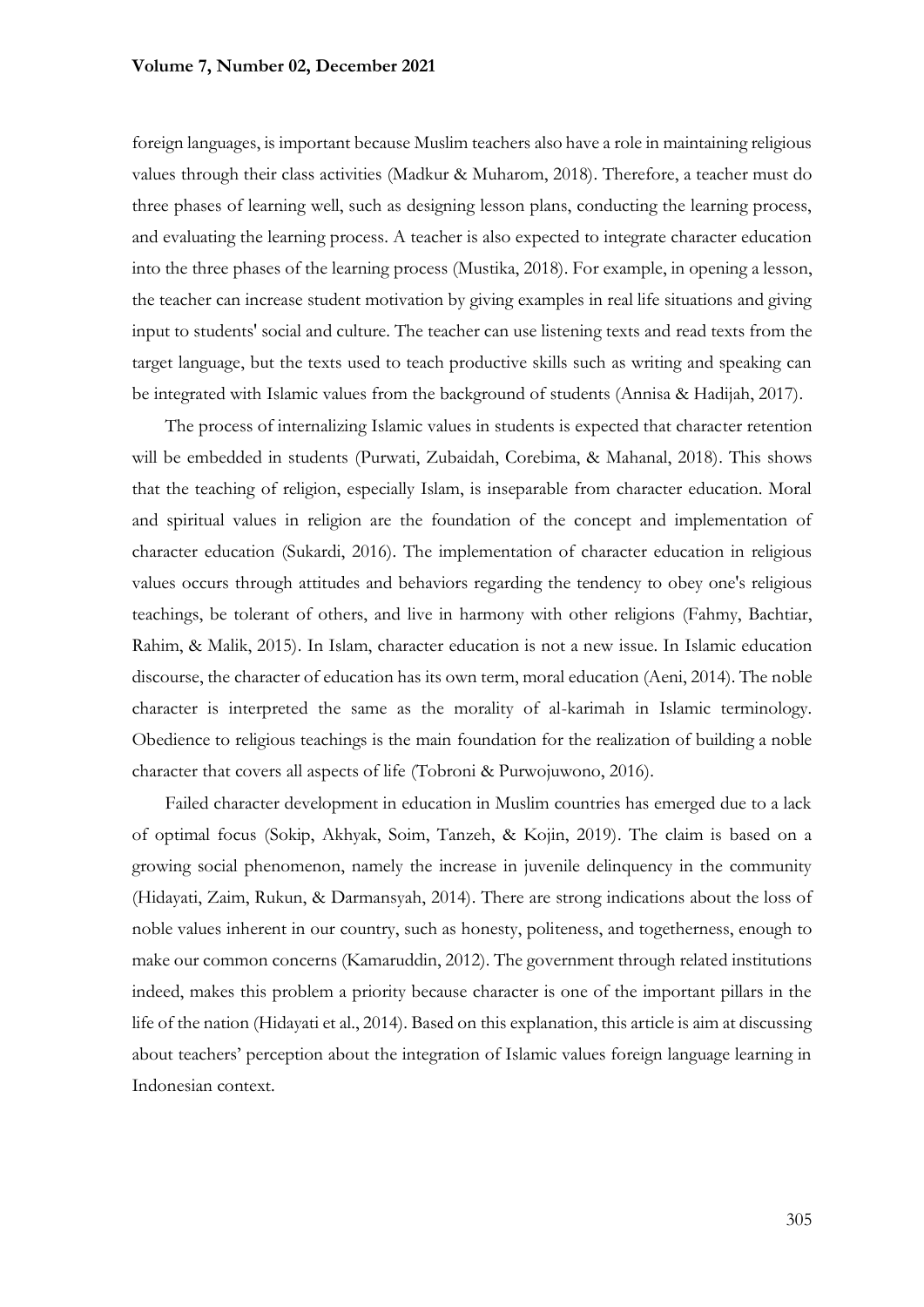# **C. METHOD**

This research is a descriptive study using survey methods (Irwin & Stafford, 2016). The instrument used was a questionnaire sheet. The questionnaire was developed via Google form and distributed online through social media WhatsApp on the group discussion group of English subjects in West Sumatra. The number of respondents who filled out the questionnaire was 70 teachers. Data were analyzed by describing the findings obtained through a questionnaire that was described through descriptive statistics.

#### **D. FINDINGS AND DISCUSSION**

To integrate Islamic values in learning activities, the first step that must be taken is to analyze the Core Competencies and Basic Competencies. This was done so that teachers can decide what Islamic values can be integrated into learning activities. After deciding on these values, they are then integrated into learning which can be stated in the syllabus and lesson plan. Based on curriculum analysis, Core Competencies have been formulated regarding integrating Islamic values in learning English. First, the Competency of Spiritual Attitude is "Appreciating and living the teachings of the religion it adheres to". Second, Social Attitude Competency is "Showing honest behavior, discipline, responsibility, caring (tolerance, mutual cooperation), polite, confident, in interacting effectively with the social and natural environment within reach of relationships and existence". The competency is achieved through indirect learning, taking into account the characteristics of the subjects and the needs and conditions of students.

The show that shows that integrating Islamic values to build student character must indeed be done in the language learning process. Although it has been formulated in the learning implementation plan, it is not easy to integrate Islamic values. Teachers may be only good at planning teaching programs but not on their implementation. That might have happened because they assumed that it was only a formality to fulfill their administration required by the school. As a result, what has been planned in the syllabus and learning implementation plan is often different from the application in the classroom (Islami, 2016).

One application that can be done by teachers is by integrating these Islamic values in teaching materials and learning media. Textbooks are one of the most important inputs of the learning process because they are considered a reference for teachers and students (Aldossari et al., 2016). In addition, this is an official document written for the curriculum with all its contents. It also conveys a pedagogical content message (Gurung & Martin, 2017). Thus, textbooks must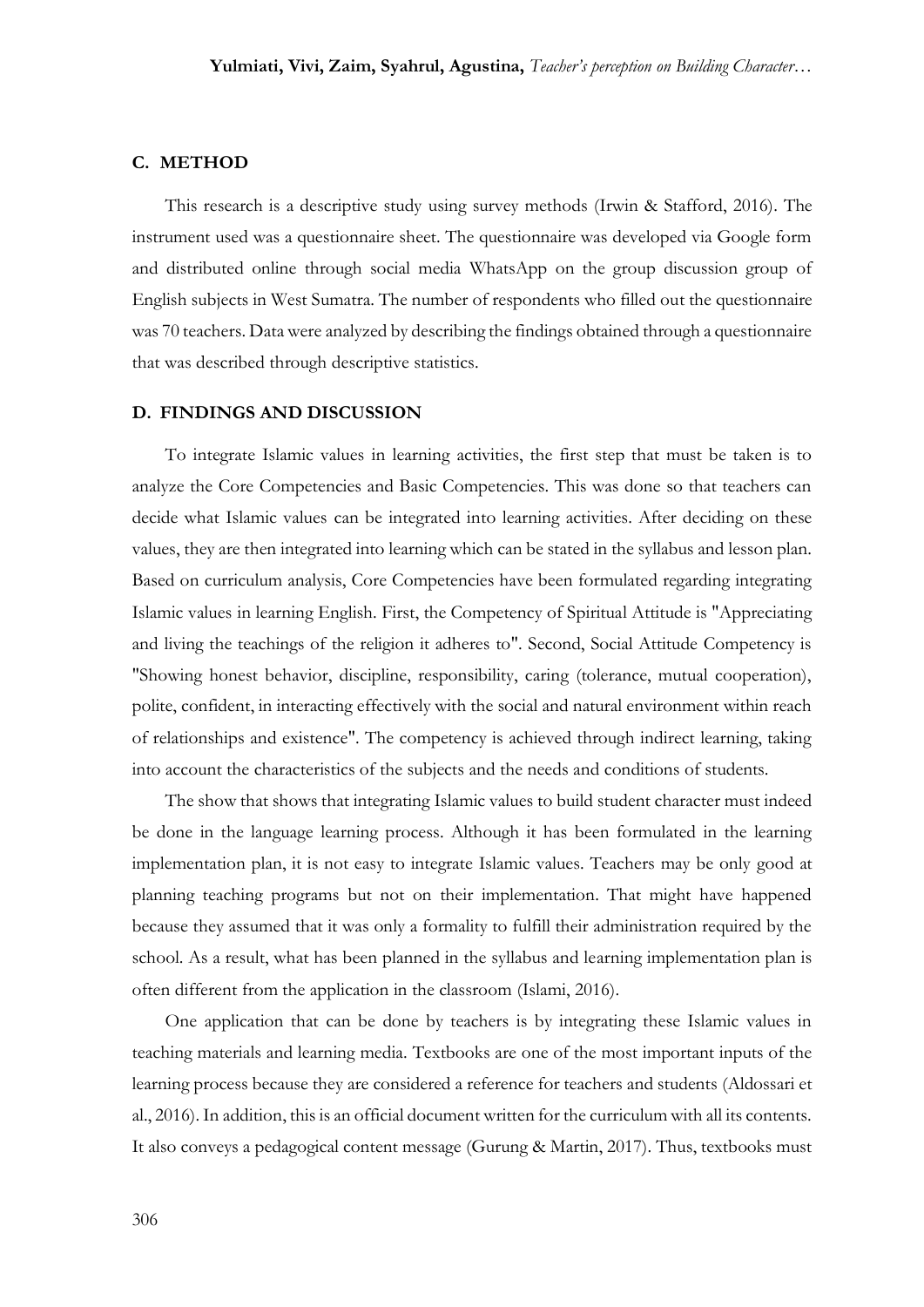### **Volume 7, Number 02, December 2021**

also be written from the perspective of Islamic values (Annisa & Hadijah, 2017). In addition, it can also be presented through various learning media (Mulyadi, 2016).

The Ministry of Education and Culture is in line with the stipulation of the school curriculum formulating, several things, one of which is the syllabus. In addition, the Ministry of Education and Culture also publishes textbooks to assist teachers and students in learning. All teachers use the textbook, but not all teachers can develop their own textbooks for additional teaching material in the learning process (Atmazaki & Indriyani, 2019; Indriyani & Ramadhan, 2017; Ramadhan, Asri, & Indriyani, 2018). So we need to see whether Islamic values have been integrated into the teaching materials used by teachers.

Based on the analysis of student textbooks, it was concluded that the textbooks did not integrate Islamic values. Although Indonesia is a predominantly Islamic country, the textbook is used by all students in Indonesia, so the book needs to be neutral for all religions. English textbooks for students in Indonesia have now been adapted to Indonesian culture, both in terms of using a character's name in the text or the context described in the textbook. Therefore, teachers need to adapt, adopt, or develop their own teaching materials and learning media that integrate Islamic values to build student character. It can also realize the formulation of spiritual and social competencies listed in the syllabus.

To find out about the integration of Islamic values in the English learning process, the teacher is asked to fill out a questionnaire. The questionnaire was filled by 70 English teachers in West Sumatra. The results of the questionnaire analysis are as follows. 98.6% of teachers stated that they had used diverse teaching materials and learning media. 87.1% of teachers stated that they had developed teaching materials and learning media on their own. 94.3% of teachers stated that they had integrated Islamic values in the teaching materials and learning media used. 97.1% of teachers stated that they had integrated character education into the teaching materials and learning media used. Even though the teacher has integrated Islamic values in the teaching materials and learning media used, the analysis shows that 67.1% of teachers stated that teaching materials and learning media that had integrated Islamic values were easy to find, whereas 32.9% states teaching materials and learning media that have integrated Islamic values are difficult to find from various sources. Apart from that, the opinions of teachers regarding the integration of Islamic values in the learning process of English can be seen in the following table.

Table 1. Teachers' perceptions about the integration of islamic values in the learning process

| Islamic values can be integrated in language learning | $64.3\%$ | 35.7% |  |
|-------------------------------------------------------|----------|-------|--|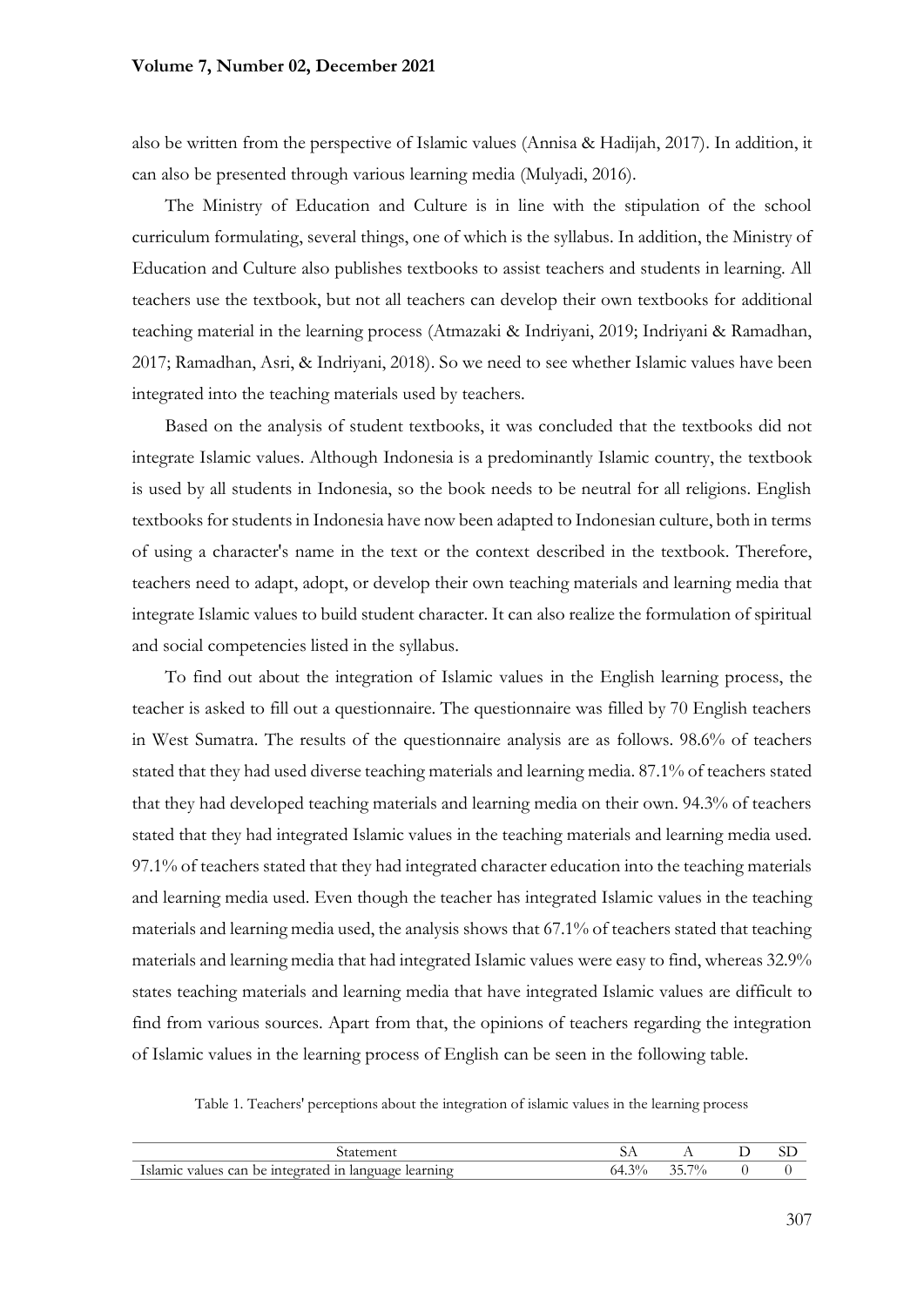| Islamic values integrated in language learning can build student character               |       | 76.1% 32.9%      |  |  |  |
|------------------------------------------------------------------------------------------|-------|------------------|--|--|--|
| Islamic values integrated in language learning can help students in language<br>learning | 48.6% | $50.0\%$ $1.4\%$ |  |  |  |
| Information: SA (Strong Agree); A (Agree); D (Disagree); SD (Strong Disagree)            |       |                  |  |  |  |

Based on table 1, it appears that the teacher agrees that Islamic values can be integrated in language learning. However, based on the completed questionnaire, the teacher argues that not all learning tools can be integrated into Islamic values in learning. For more details can be seen in the following figure 1.



Figure 1. Integration of islamic values in learning

Based on the results seen in Figure 1, it shows that more teachers can integrate these Islamic values in the syllabus and learning implementation plan. For learning methods, teaching materials, learning media, evaluation, and assessment only get a small percentage. It can be concluded that the teacher can only plan it in integrating Islamic values, but implementation in learning cannot yet.

Language learning uses a genre approach, so integrating Islamic values in learning must be adapted to the text being studied. However, not all texts studied in language learning can be integrated with Islamic values. The texts that can be integrated with Islamic values based on the opinions of teachers can be seen in the following figure 2.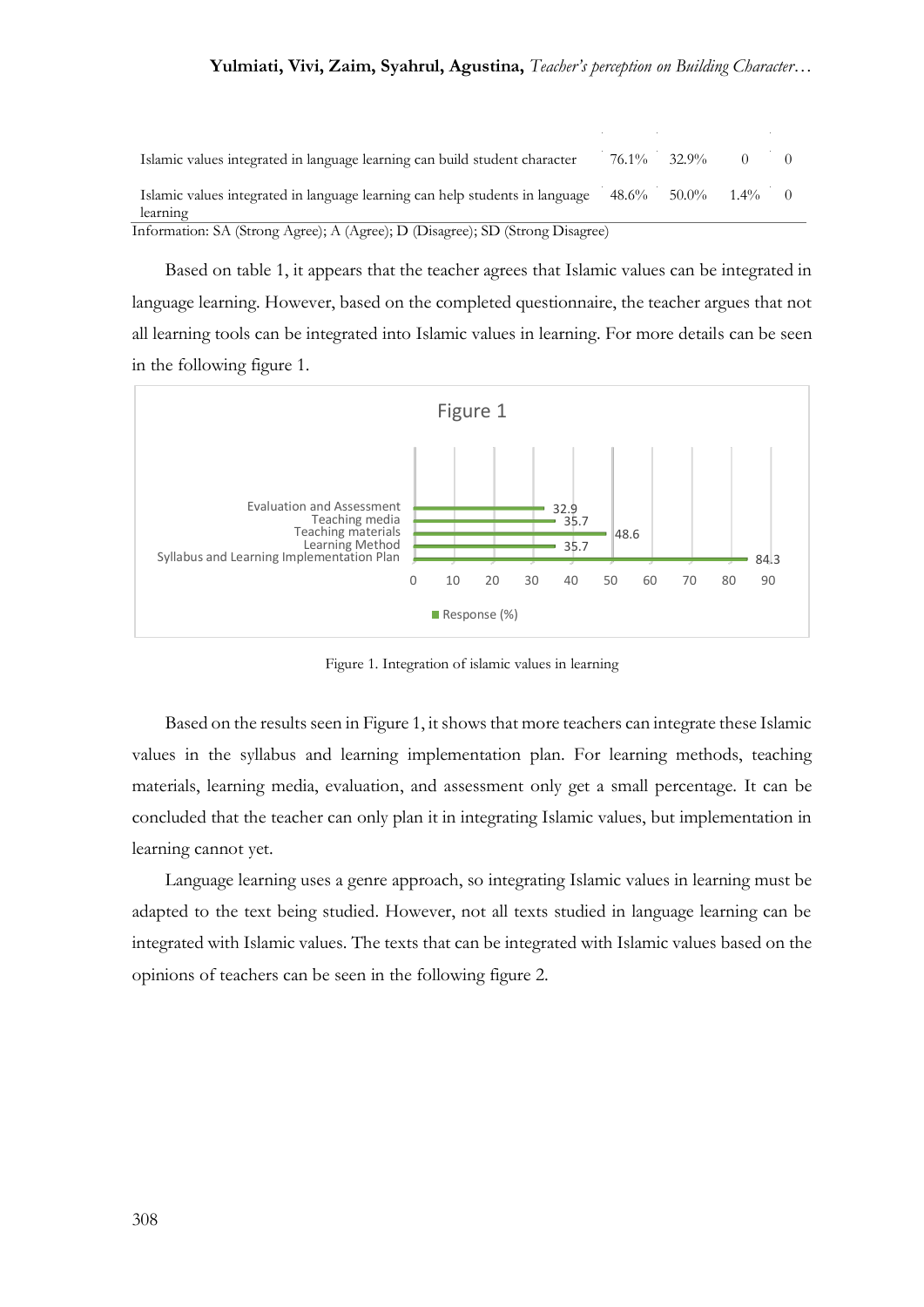

Figure 2. Integration of islamic values in text

Based on Figure 2, it can be concluded that the narrative text has the highest percentage to integrate Islamic values in the learning process with a value of 82.9%. Having a slight difference, descriptive text has a high percentage with a value of 81.4%. Not as much as before, recount text has the third-highest percentage with a value of 70%. In addition, other texts also have a medium percentage with the order of procedure text, report text, announcement text, advertisement text, and review text.



Figure 3. Aspect of islamic values that can be integrated in learning

Islamic values that are integrated into language learning can contain aspects of Islam. These aspects are aqidah, worship, and morals. Of the three aspects that can be integrated into learning English, the highest aspect is morals, which is of 94.3%. It shows that integrating Islamic values in language learning can improve student morals or can build student character. Characters that can be built by integrating Islamic values in language learning are very dim. Based on the teacher's opinion through a questionnaire, it was found that honest characters had the highest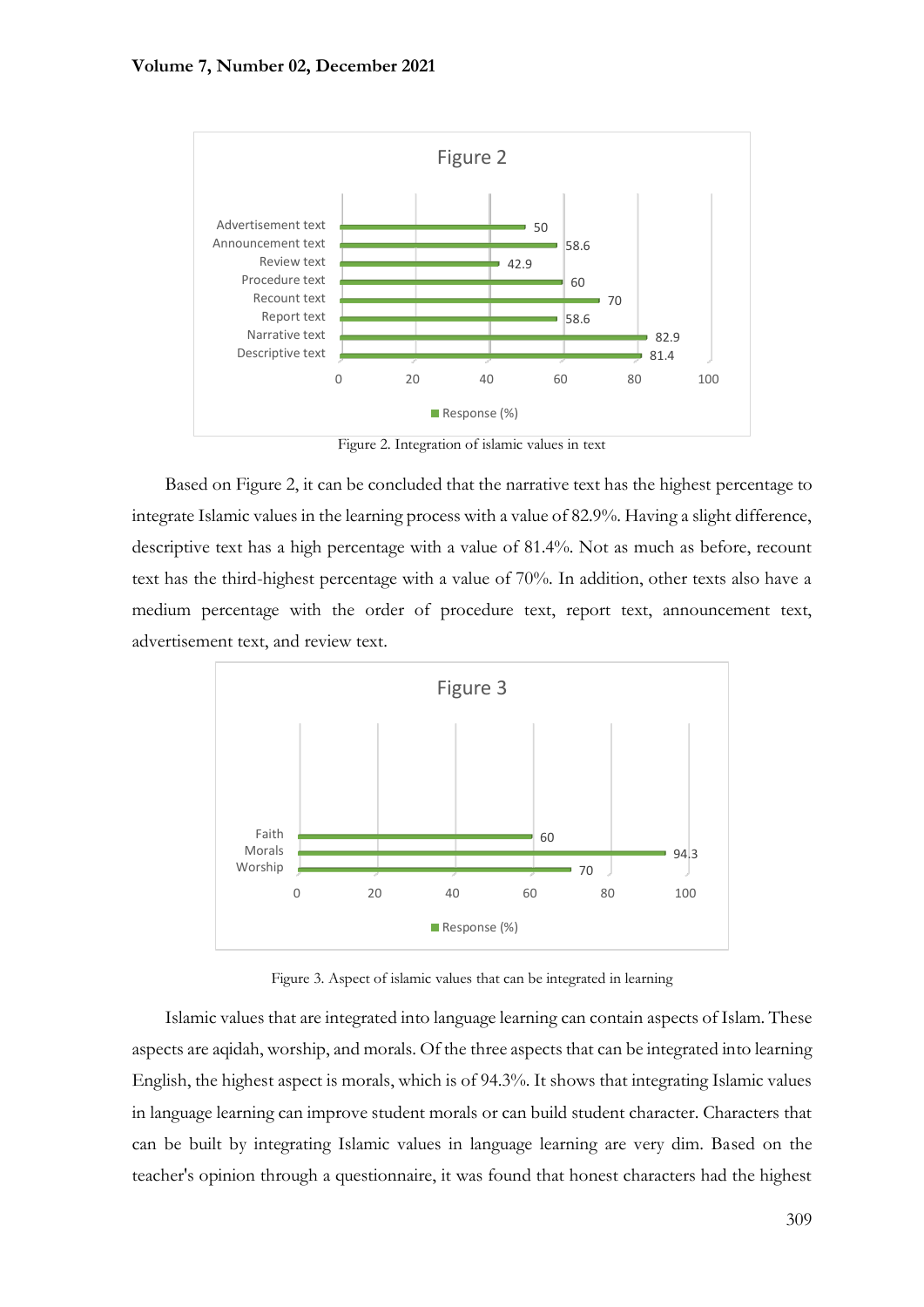percentage with a value of 94.3%, then the characters responsible, tolerant, and care about the percentage were 84.3%, 80%, and 78.6%, respectively. For more details, can be seen in Figure 4 below.



Figure 4. Character that can be formed through islamic values

Based on the results of these studies indicate that Islamic values can be integrated into learning English. Islamic values are integrated with learning English in order to build student character. Regarding the integration of Islamic values in learning has also been done by previous researchers. First, Anwar (2016) state that study looked at knowing the effect of applying the Problem Based Learning (PBL) model, which is integrated with Islamic values based on information and communication technology (ICT) on the ability of higher-order thinking skills and strengthen student character. The results showed that learning using the problem-based learning model (PBL), integrated with Islamic values based on ICT, can be effective in improving students' higher-order thinking skills.

Second, Slamet & Kurniati (2018) state this study aims to describe the inculcation of Islamic values through a scientific approach to early childhood. The results showed that the inculcation of Islamic values through a scientific approach in early childhood could foster gratitude for the existence and benefits of the creatures, as well as how to treat the creatures' creatures. Third, Madkur & Muharom (2018), states in the context of Indonesia, teaching foreign languages needs to carry out the inculcation of religious values. Schools need to provide textbooks with Islamic values, especially those related to religion, worship and morals to help build and develop student personalities so that teachers can have some kind of guidance in the classroom. The values must be presented in different ways in the style of description, then demonstration and modeling. For teachers who do not have enough knowledge about Islam, the teacher must explore this knowledge first.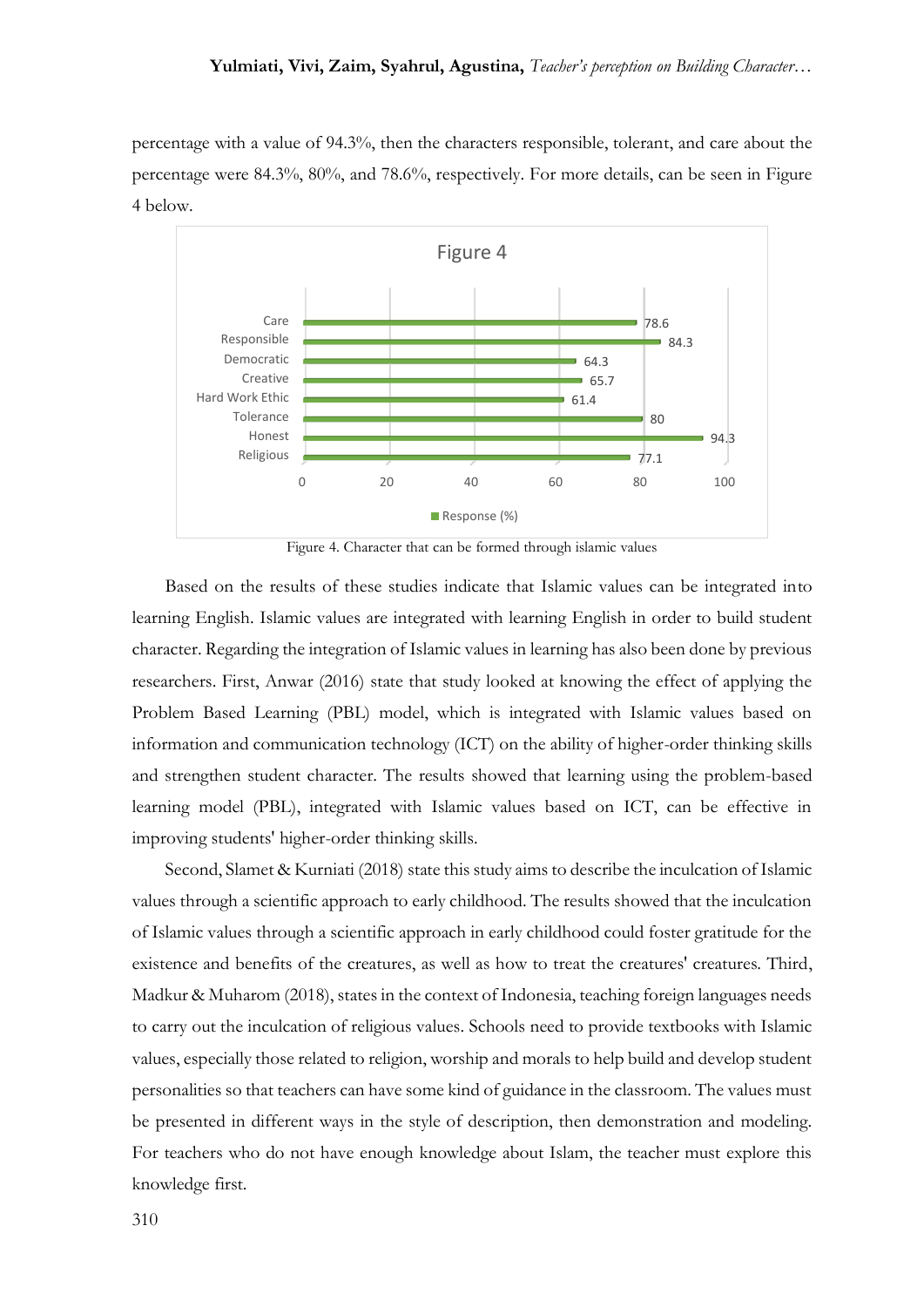## **E. CONCLUSION**

Based on the results and discussion, it was concluded that Islamic values can be integrated into language learning to build student character. Islamic values can be integrated with learning tools such as syllabus, learning methods, teaching materials, learning media, and assessment. In learning materials and media, Islamic values can be integrated into text-based learning.

Based on this, it is recommended that teachers be able to integrate Islamic values in learning. The integration is not only in the planning of learning, but also seen in the learning process. Suggestions for further researchers are to develop teaching materials or learning media that are integrated with Islamic values so that these teaching materials and learning media can be used as models for teachers to develop teaching materials and learning media that are integrated with Islamic values.

# **REFERENCES**

- Aeni, A. N. (2014). Pendidikan karakter untuk siswa sd dalam perspektif islam. *Mimbar Sekolah Dasar*, *1*(1), 50–58.
- Al-lawati, F. A. K., & Hunsaker, S. L. (2007). Differentiation for the gifted in american islamic schools. *Journal for the Education of the Gifted*, *30*(4), 500–518.
- Al-Mosa, N. A. (2015). Role of social networks in developing religious and social values of the students of the world islamic sciences & education university. *International Education Studies*, *8*(9), 126–137. https://doi.org/10.5539/ies.v8n9p126
- Aldossari, A. T., Khaldi, J. K. Al, & Altarawneh, M. H. (2016). Content analysis of science books for upper primary stage in Jordan and intermediate stage in Saudi Arabia from an islamic perspective: Analytical comparative study. *Journal of Education and Practice*, *7*(30), 60–69.
- Annisa, & Hadijah, S. (2017). The integration of islamic values in English teaching and learning process at MAN Model Palangka Raya. In *International Conference on English Language Teaching* (pp. 15–16).
- Anwar, C. (2015). Learning value at senior high school Al-Kautsar Lampung for the formation of character. *Journal of Education and Practice*, *6*(9), 40–46.
- Anwar, C. (2016). The Effectiveness of problem based learning integrated with islamic values based on ICT on higher order thinking skill and students' character. *Al-Ta'lim Journal*, *23*(2013), 224–231.
- Arifin, S. (2000). *Merambah jalan baru dalam beragama: Rekonstruksi kearifan perenial agama dalam masyarakat madani dan pluralitas bangsa*. Yogyakarta: Ittaqa Press.
- Asrori, A. (2016). Islamic education philosophy development (study analysis on Ta'lim al-Kitab al-Zarnuji Muta'allim Works). *Journal of Education and Practice*, *7*(5), 74–81.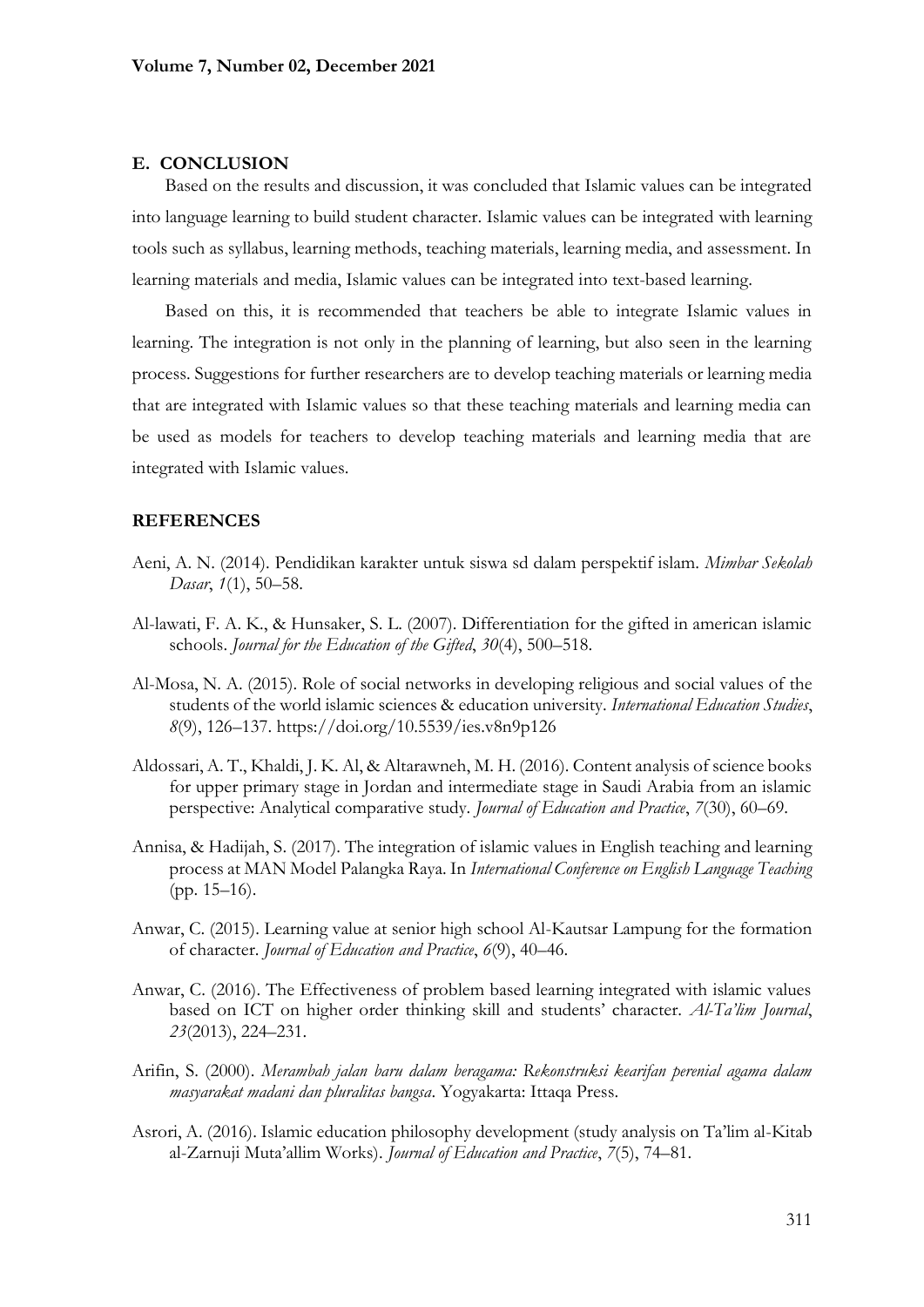- Atmazaki, & Indriyani, V. (2019). Design of reading materials based on contextual teaching and learning (CTL). In *Advances in Social Science, Education and Humanities Research,* (Vol. 301, pp. 235–241). Atlantis Press.
- Baba, S. Bin, Salleh, M. J., Zayed, T. M., & Harris, R. (2015). A qur'anic methodology for integrating knowledge and education: Implications for Malaysia's islamic education strategy. *The American Journal of Islamic Social Sciences*, *32*(2), 1–30.
- Cahyo, S. D., Muslim, M. R. U., Rahman, A. N., & Pratolo, B. W. (2019). Needs analysis of Islamic-based English reading material for the Muhammadiyah junior high school. *International Journal of Evaluation and Research in Education*, *8*(2), 286–292. https://doi.org/10.11591/ijere.v8i2.18647
- Elhoshi, E. R. F., Embong, R., Bioumy, N., Abdullah, N. A., & Naw, M. A. A. (2017). The role of teachers in infusing islamic values and ethics. *International Journal of Academic Research in Business and Social Sciences*, *7*(5), 426–436. https://doi.org/10.6007/IJARBSS/v7-i5/2980
- Fahmy, R., Bachtiar, N., Rahim, R., & Malik, M. (2015). Measuring student perceptions to personal characters building in education: An Indonesian case in implementing new curriculum in high school. In *Procedia - Social and Behavioral Sciences* (Vol. 211, pp. 851–858). https://doi.org/10.1016/j.sbspro.2015.11.112
- Farah, R. R. (2020). Infusing Islamic-related content through Trivia Cards : Research & development in ESP classroom. *Edulite*, *5*(1), 78–87.
- Foye, K. (2014). Religion in the ELT classroom : Teachers ' perspectives. *The Language Teacher*, *38*(2), 5–12.
- Genç, M. F. (2018). Values education or religious education? An alternative view of religious education in the secular age, the case of Turkey. *Education Sciences*, *8*, 1–16. https://doi.org/10.3390/educsci8040220
- Gurung, R. A. R., & Martin, R. C. (2017). Predicting textbook reading : The textbook assessment and usage scale. *Teaching of Psychology 38(1)*, *38*(1), 22–28. https://doi.org/10.1177/0098628310390913
- Hadi, R. (2015). The integration of character values in the teaching of economics: A case of selected high schools in Banjarmasin. *International Education Studies*, *8*(7), 11–20. https://doi.org/10.5539/ies.v8n7p11
- Hashim, R., & Abdallah, S. S. (2013). Islamization of human knowledge in theory and practice: Achievements, challenges and prospects in the IIUM context. *IIUM Journal of Educational Studies*, *1*(1), 1–12.
- Hidayati, A., Zaim, M., Rukun, K., & Darmansyah. (2014). The development of character education curriculum for elementary student in West Sumatera. *International Journal of Education and Research*, *2*(6), 189–198.
- Hoel, N. (2016). Exploring women's madrasahs in South Africa: Implications for the construction of muslim personhood and religious literacy. *Religious Education*, *111*(1), 30– 48.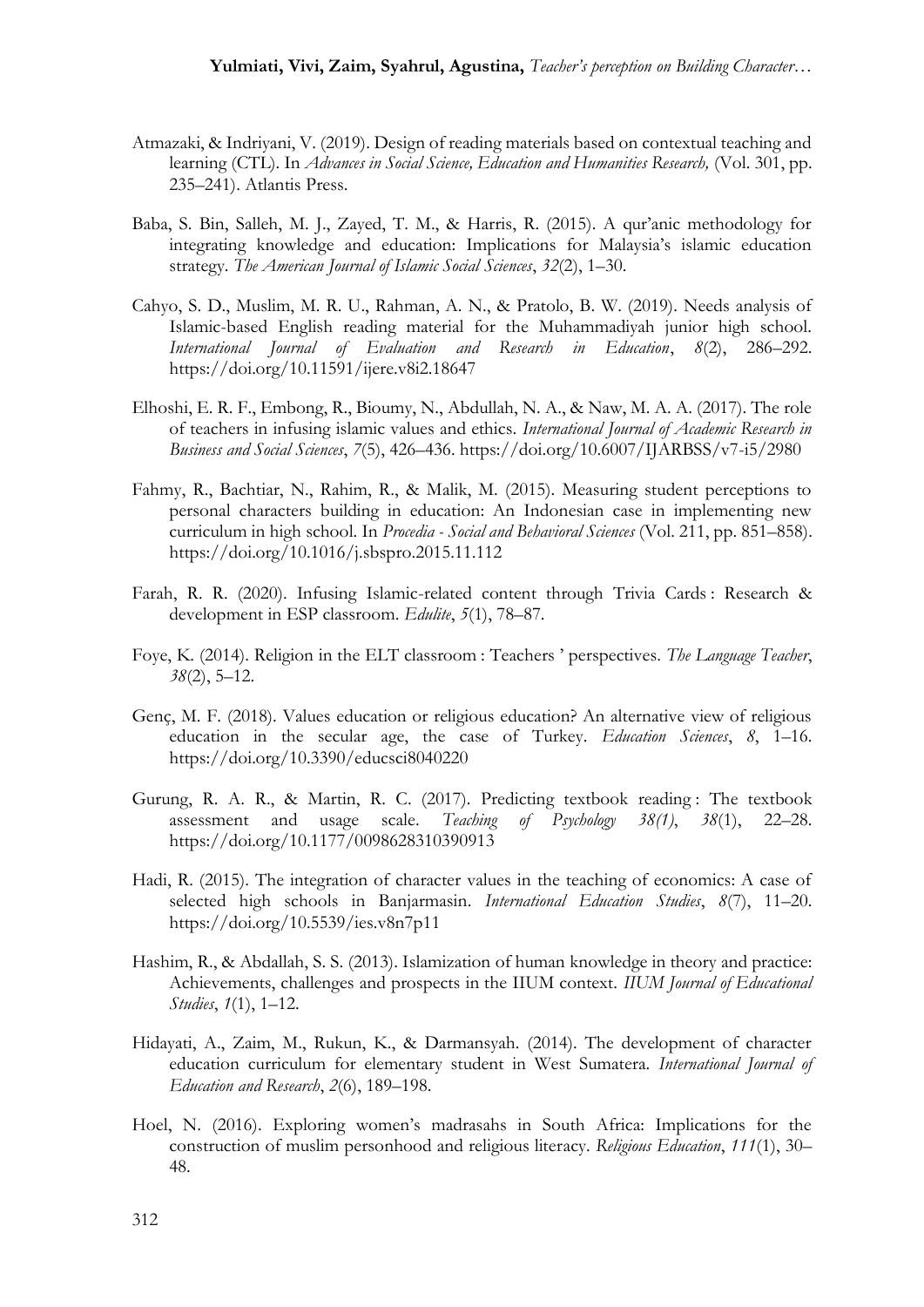- Indriyani, V., & Ramadhan, S. (2017). The development teaching of writing fable text module with project based learning (PjBL) containing characters. In *Advances in Social Science, Education and Humanities Research* (Vol. 104, pp. 16–21).
- Iqra, F. M. A., & Bagley, C. (2015). Islamic education in a multicultural society : The case of a muslim school in Canada. *Canadian Journal of Education*, *38*(4), 1–26.
- Irwin, C. W., & Stafford, E. T. (2016). *Survey methods for educators : Collaborative survey development (part 1 of 3)*. Washington, DC: U.S: Department of Education, Institute of Education Sciences, National Center for Education Evaluation and Regional Assistance, Regional Educational Laboratory Northeast & Islands.
- Islami, M. (2016). Character values and their internalization in teaching and learning english at madrasah. *Dinamika Ilmu*, *16*(2), 279–289.
- Izgar, G. (2019). A study of religious education course books in terms of values education: The case of Turkey. *Journal of Education and E-Learning Research*, *6*(1), 10–16. https://doi.org/10.20448/journal.509.2019.61.10.16
- Kamaruddin, S. A. (2012). Character education and students social behavior. *Journal of Education and Learning*, *6*(4), 223–230.
- Karpat, K. H. (2001). *The politicization of islam: reconstructing identity, state, faith, and community in the late ottoman state*. New York: Oxford University Press.
- Madkur, A., & Muharom, A. (2018). Instilling islamic values in foreign language teaching: An Indonesian context. In *Advances in Social Science, Education and Humanities Research* (Vol. 115, pp. 97–103).
- Marini, A., Safitri, D., & Muda, I. (2018). Managing school based on character building in the context of religious school culture (case in Indonesia). *Journal of Social Studies Education Research*, *9*(4), 274–294.
- Mulyadi. (2016). The values of moral learning in "Ketika Cinta Bertasbih" novel written by Habiburrahman El Shirazy. *Al-Ta'lim Journal*, *23*(2), 156–168.
- Mulyana, R. (2004). *Mengartikulasi pendidikan nilai*. Bandung: Alfabeta.
- Mustika, I. K. (2018). Local wisdom-based character education in teaching balinese To achieve national integration of a nation. *SHS Web of Conferences*, *42*(13), 1–7.
- Nuriman, & Fauzan. (2017). The influence of islamic moral values on the students' behavior in Aceh. *Dinamika Ilmu*, *17*(2), 275–290.
- Purwati, N., Zubaidah, S., Corebima, A. D., & Mahanal, S. (2018). Increasing islamic junior high school students learning outcomes through integration of science learning and islamic values. *International Journal of Instruction*, *11*(4), 841–854.
- Rahmat. (2004). Implementasi nilai-nilai islam dalam pendidikan lingkungan hidup. *Kependidikan Islam*, *2*(1), 23–43.